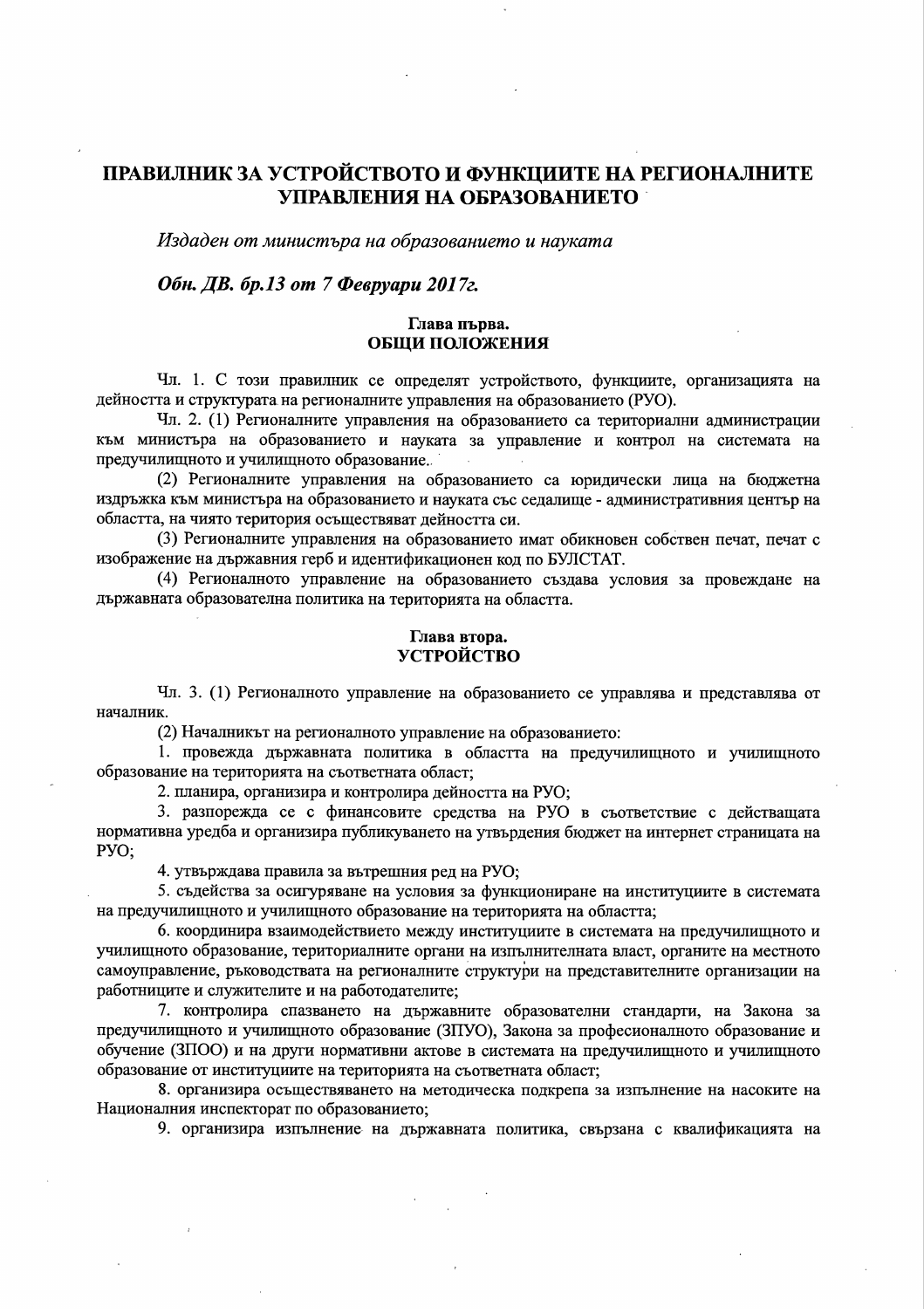утвърждаването и тяхното изпълнение; дыржавния и за допълнителния държавен план-прием, съпласуването им с финансиращия орган, 14. организира и контролира дейностите по изготвяне на предложението на областта за

ооразователни стандарти; предучилиште и училиште образование, за които това е определено в ЗПУО и държавните

13. утвърждава и/или съгласува документацията на институциите в системата на

международни финансови институции, с бенефициент - МОН, или на РУО; финансирани със средства от Европейските структурни и инвестиционни фондове или от други

12. осигурява дейностите по изпълнение и/или управление на проекти или програми,

Министерството на образованието и науката (МОН) за развитие на образованието;

11. координира, контролира и/или участва в изпълнението на национални програми на

одношение кри цреплилипноло и ландининоло орфязование:

10. подпомата и координира изпълнението на областни и национални стратегии, имащи регионално ниво:

контролира дейности за повишаване квалификацияла на педагогическите специалисти на педагогическите специалисти на територията на съответната област, като планира, координира и

училища прави предложение до министъра на образованието и науката за заличаване или 24. при конслятивани нарушения в дейността на частните детски градини и частните духовните училица на териморията на областта след навливане на проверка от РУО;

иетски градини и училица в Списъка със защитени детски градини и защитени училища и в специализиваните обслужващи звена, както и по предложенията на общините за включване на училища, държавните и общинските центрове за специална образователна подкрепа и предложенията за откриване, промяна, преобразуване и закриване на държавни и общински

сянитарно-хигиналис условия и ресурсната обезпеченост в образователните институции в проблеми по откриването на учебната година, осигуреността на отоплителния сезон,

РУО имоти или части от имотите - държавна собственост, в съответствие със Закона за

за опдаване под наем на моли или насли од джи - пледлиния дрежавна соослвеност, и по предучилищното и училищното образование по проекти на документи за провеждане на търгове

инслилуциите в системата на предучилишното и училищното образование в областта;

предлюжения за разпореждане с движиии вепи - изслиз държавна сооственост;

Списрка на средишните детски градини и училища;

зрелослни изимли и напионалните вгншни опенавяния:

друмавната собственост и правилника за неговото прилагане;

оопастта;

 $142$ , an. 3,  $r.13HVO$ ;

и 5 ЗПУО и контролира изпълнението му;

23. прави предложение до министъра на образованието и науката за закриване на

22. предостава на министъра на образованието и науката мотивирано становице по

21. уведомява министъра на образованието и науката за готовността и възникналите

20. координира и контролира дейностите, свързани с приобщаващого образование в

19. организмра, координира и контролира на областно ниво провеждането на държавните

18. Издава заповеди за провеждане на търгове за отдаване под нам на управляваните от

17. дава становища до директорите на държавни институции в системата на

16. утвърждава за всяка година допълнителния държавен план-прием за училищата по чл.

15. Утвърждава за всяка година държавния план-прием за училищата по чл. 142, ал. 3, т. 1

ооразование: отписване от регистра на институциите в системата на училищното и предучилищното

регионално управление на образованието за изпълнение на дейности, за които регионалното 25. предпата на министъра на образованието и науката да командирова експерти от друго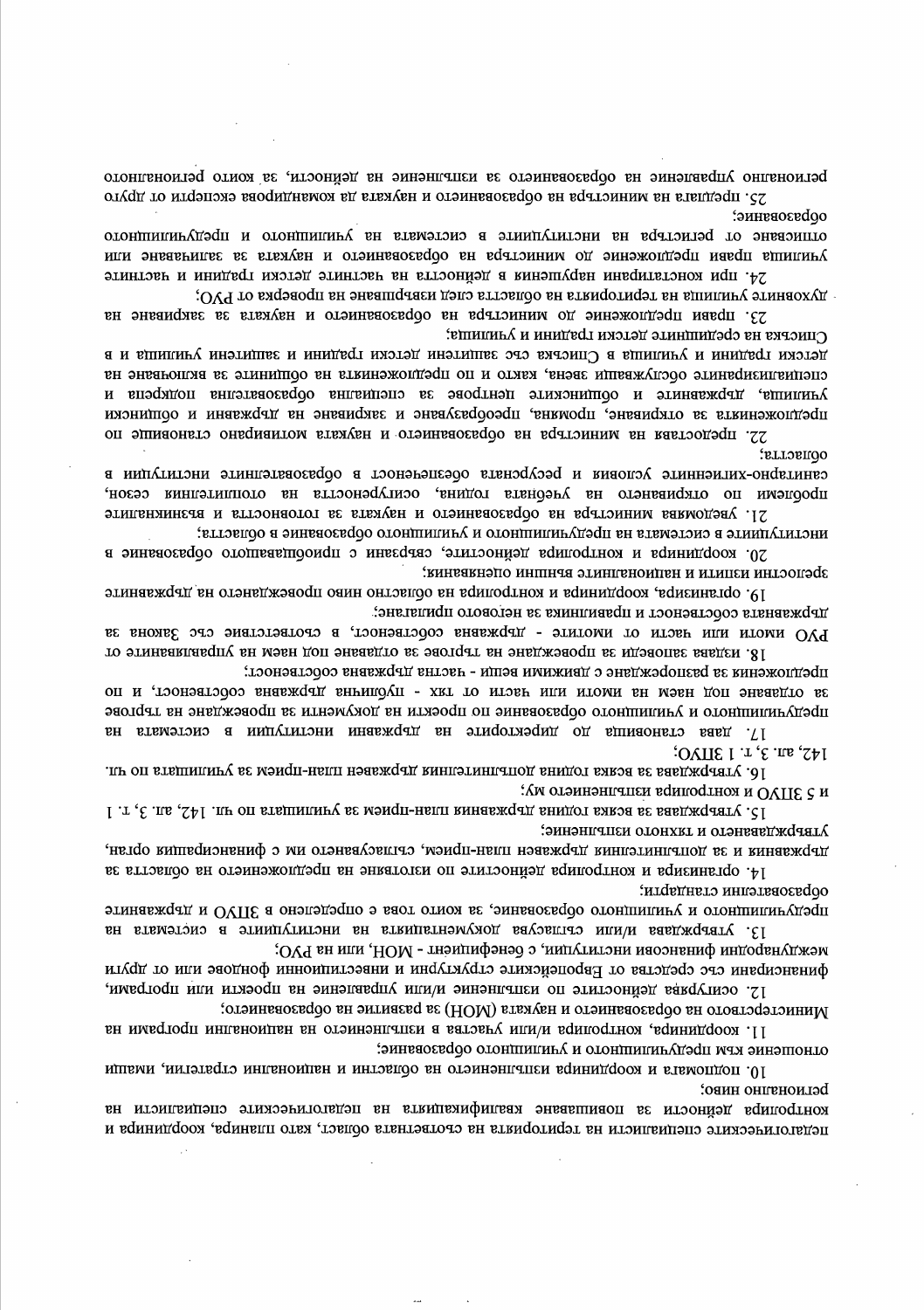26. уведомява министьра на образованието и науката за извършени дисциплинарни управление на образованието няма съответните експерти;

им, назначава комисия за организацията и провеждането на конкурсите за заемане на дльжността 27. обявява конкурси по реда на Кодекса на труда (КТ), определи реда на провеждането нарушения от държавните служители;

планетариуми; линнослио развилие - сямослоятелни ученически общежилия и астрономически обсервятории и и общинските центрове за специална образователна подкрепа и на центровете за подкрепа за "директор" на общинските училища, на държавните неспециализирани училища, на държавните

- сямослояделяны Аленинсски ооптехндия и ясдорономиково органоватории и плянедых миниками. образователна подкрепа, както и с директорите на центровете за подкрепа за личностно развитие държавните неспециализирани училища, държавните и общинските центрове за специална 28. сключва и прекратава трудовите договори с директорите на общинските училица,

лэждою. подписва след съгласуване с финансиращия орган, когато институцията не е на делегиран планетариуми; в случаи на изменение на работната им заплата допълнително споразумение се за линнослио развитие - самостоятелни ученически общежития и астрономически обсерватории и центрове за специална образователна подкрепа, както и с директорите на центровете за подкрепа общинскиде училица, на държавните неспециализирани училища, държавните и общинските регионалните центрове за подкрепа на процеса на приобщаващо образование, на държавните и на 29. сключва допълнителните споразумения към трудовите договори на директорите на

държавнице сплжицели в БЛО; ученияся облизования, астрономически обсерватории и планетариуми и както и до 32 дни на образователна подкрепа, центровете за подкрепа за личностното развитие - самостоятелни на държавните неспециализирани училища, на държавните и общинските центрове за специална подкрепа на процеса на приофиаващого образование, на държавните и на общинските училища, 30. разрешава ползването на отпуск на директорите на регионалните центрове за

32. издава заповед за заместване при отсъствие на директорите на общинските училица, сямослонды и инфользования и велючили подавления однобления и планедых и инфоль подкрепа, както и с директорите на центровете за подкрепа за личностно развитие неспециялизирани училища, държавните и общинските центрове за специялна образователна за срок, по-дълът от 60 календарни дни, на директорите на общинските и държавните 31. сключва договори за временно изпълняване на для посторите "директор" при отсъствие

директора на институцията; по-мальк ог 60 календарни дни, при невъзможност за определяне и издаване на заповед ог сямослоилелни ласнински ооптежилии и зслоономинески оосервалории и планелярилими<sup>,</sup> за срок, обрязовятелна подкрепа, директорите на центровете за подкрепа за личностно развитие дрежавните неспециализирани училища, държавните и общинските центрове за специална

34. предлага на министъра на образованието и науката при необходимост да командирова планетариуми и регионалните центрове за подкрепа на процеса на приобщаващото образование; развитие - самостоятелните ученически общежития, астрономическите обсерватории и общинските центрове за специална образователна подкрепа, центровете за подкрепа за личностно от РУО, директорите на държавните и общинските неспециализирани училища, държавните и 33. КОМАНДИРОВА И ОДОбрява писмон на разходите за размандировки на служителите

;вшипину; этинавждад вн этифотлэдид вн и ОУЧ то эмнэшонтоовадп ондэжүдлэ оп ицэтижүдлэ вниджүн а

 $111$ , an. 5  $3HVO;$ областта, на която се намира болницата, при настанаване на ученик в болница в случаите по чл. я 35. определения училището и центъра за подкрепа за личностно развитие на територията на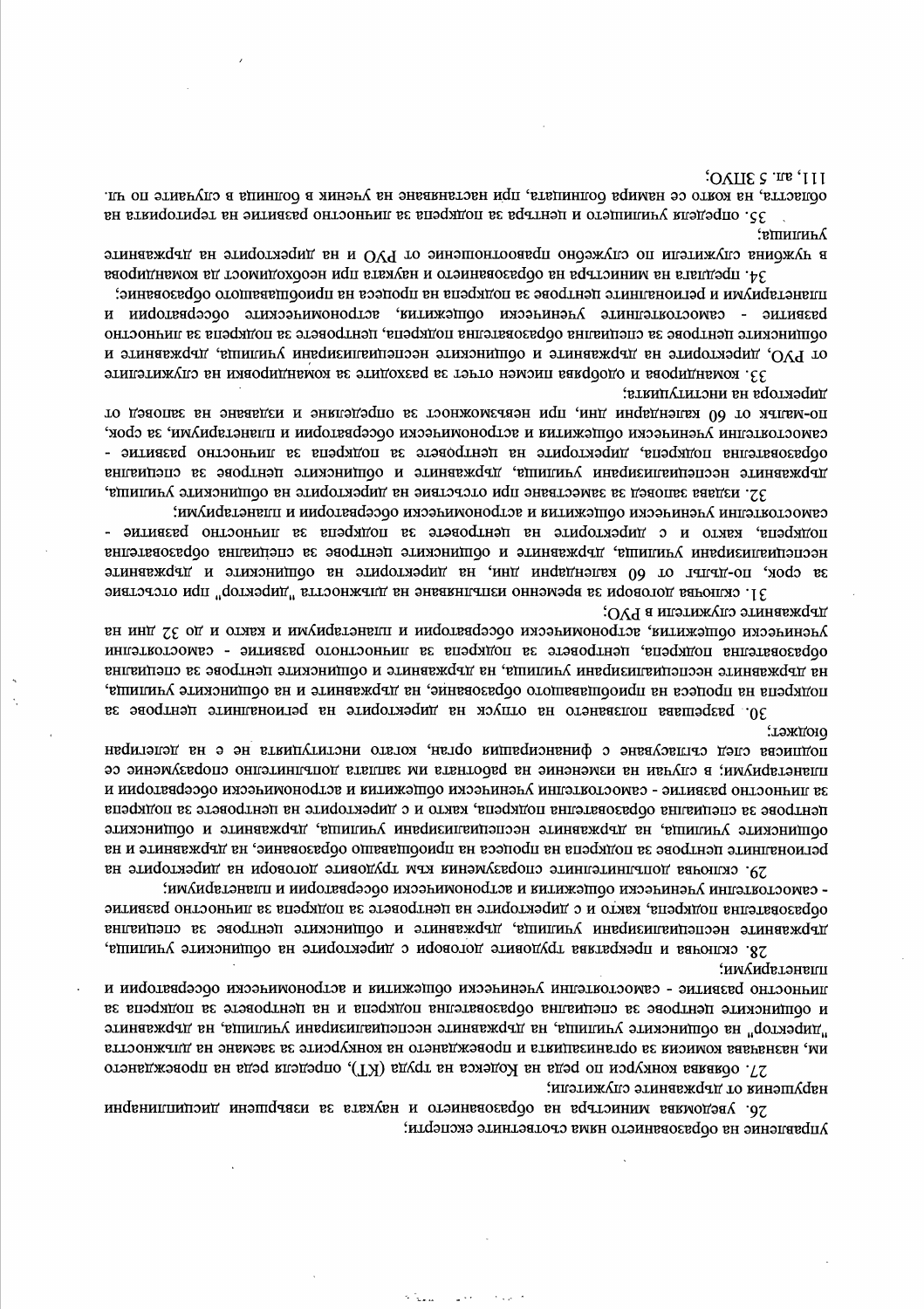37. създава организация за ежемесечен контрол за обучаващите се по индивидуални 36. определя експертна комисия към РУО по чл. 67, ал. 2 и по чл. 112, ал. 6 и 7 ЗПУО;

от организации извън посочените в чл. 222, ал. 1 ЗПУО, чрез квалификационни кредити; 38. признава на педагогически специалисти повишаването на квалификация, извършвана учебни планове по чл. 95, ал. 1 ЗПУО;

градини, училищата, центровете за специална образователна подкрепа, центровете за подкрепа за 39. определя представители на РУО за членове на атестационните комисии за детските

40. по предпожение на регионалния център за подкрепа на процеса на приофидаващото соразование на територията на областта; личностно развитие и регионалните центрове за подкрепа на процеса на приобщаващото

лсили в оопността; обучението на деца и ученици в център за специална образователна подкрепа или в социалните орразование дава разрешение за организиране на изнесени групи и паралелки за подпомагане

областна стратегия за подкрепа за личностно развитие на децата и учениците; 41. определя представител от РУО за участие в работна група по разработването на

линипостно развитие на общините; личностию развитие на децага и учениците и годиншите планове на дейностите за подкрепа за 42. сыласува изготвената от областния управител областна стратетия за подкрепа за

линиостно развитие на децата и учениците със специални образователни потребности; 43. определя представители на РУО за членове на регионалния екип за поддерела за

державния образователен стандарт за приобщаващото образование; лицата по чл. 18, ал. 2 и 3 от Закона за социално подпомагане по отношение спазването на ян и ОVIIE 2 лы ,891 ли оп этипэтингатеи вн втгоонйэд ухаав поотном вавнжвалу. А

SKLOBG: прием, при вы свободини места, съобразно мотивит и изискванията на нормативните паралелка на същото или друго училище над утвърдения училищен, държавен или допълнителен 45. взема решение в случаите на преместване на ученици от една паралелка в друга

сянкими "преместване в друго училише"; 46. определя със заповед реда за продължаване на обучението на ученик с наложена

съпътстващата ги документация; 47. контролира отначето от директорите на документи с фабрични номера и

образователен стандарт за информацията и документите в системата на предучилицното и частните и духовните училища при спазването на условията и по ред, определени с държавния то мнвавден на държавен герб на документите, техните приложения и дубликати, издавани от 48. Координира и контролира дейностите във връзка с проверка и полагане на печат с

пригодността на учебниците в училище; 49. координира на областно ниво дейностите за извершване на оценяване на эингаосе до одонилина?

реда на чл. 10, ал. 2 и 3 от ПМС № 79 от 2016 г. за осигуряване за безвъзмездно ползване на предоставени със срок на използване над една учебна година, и на учебниците, предоставени по 50. контролира директорите на училищата за дейността им по опазване на учебниците,

държавните училища към местата за лишаване от свобода, специалните училища, училищата, възникване, изменение и прекратаване на трудовите правоопношения с директорите на 51. прави мотивирано предложение до миникствра на образованието и науката за познавателни книжки, учебници и учебни комплекти (ДВ, бр. 31 от 2016 г.);

на директорите на държавните детски градини, разкрити към Министерството на отбраната, а до 52. прави мотивирано предложение до министъра на отбраната за налагане на наказания създадени по силата на международни договори;

киета на общината - за директорите на общинските детски градини, на общинските центрове за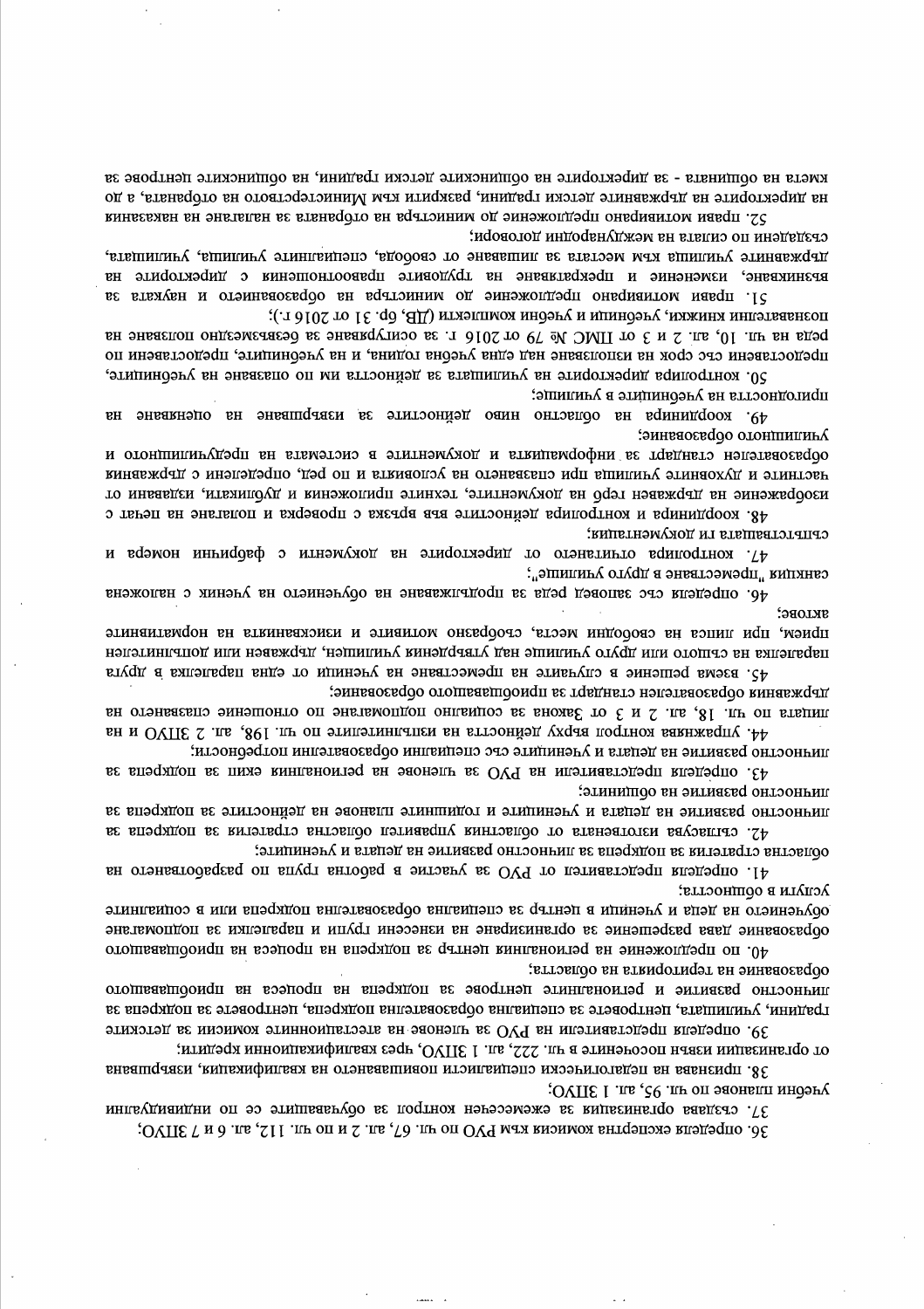подкрепа за личностно развитие;

53. контролира методически и подпомага дейността на детските градини към Министерството на отбраната;

54. отговаря за осигуряване на здравословни и безопасни условия на труд в РУО;

55. осъществява и други права и задължения, произтичащи от нормативни актове.

(3) В изпълнение на своите правомощия началникът на РУО издава заповеди.

Чл. 4. (1) При отсъствие поради отпуск или при командировка с продължителност над 3 работни дни правомощията на началника на РУО се изпълняват от определен със заповед на министъра на образованието и науката държавен служител от РУО.

(2) При отсъствие поради отпуск или при командировка до 3 работни дни правомощията на началника на РУО се изпълняват от определен с негова заповед държавен служител от РУО.

Чл. 5. (1) Дейността на РУО се осъществява от държавни служители и лица, работещи по трудово правоотношение.

(2) Началникът на РУО е държавен служител, който се назначава и се освобождава от министъра на образованието и науката.

(3) Държавните служители в РУО се назначават и се освобождават от длъжност от министъра на образованието и науката в съответствие със Закона за държавния служител и подзаконовите нормативни актове.

(4) Трудовите договори с лица, работещи по трудово правоотношение, се сключват, изменят и прекратяват от началника на РУО.

(5) Началникът на РУО може да сключва договори с физически или юридически лица за обезпечаване изпълнението на дейности, за които регионалното управление на образованието съгласно длъжностното разписание по чл. 7, ал. 1 не разполага със специалисти.

Чл. 6. (1) Държавните служители изпълняват служебните си задължения в съответствие със законите на страната, този правилник и длъжностните характеристики, утвърдени от министъра на образованието и науката.

(2) Лицата, работещи по трудово правоотношение, изпълняват служебните си задължения в съответствие с КТ, този правилник и длъжностните характеристики, утвърдени от началника на PYO.

Чл. 7. (1) Длъжностното и поименното разписание на длъжностите на РУО се утвърждават от министъра на образованието и науката.

(2) Общата численост на персонала на регионалните управления на образованието е 612 щатни бройки, разпределени съгласно приложението.

Чл. 8. (1) Служителите в РУО могат да бъдат награждавани с отличия за образцово изпълнение на служебните си задължения.

(2) Началникът на РУО със заповед може да учреди награди за:

1. високи постижения в предучилищното и училищното образование за поощряване на педагогическите специалисти на регионално ниво;

2. удостояване на директори на институции за образцово изпълнение на задълженията им;

3. поощряване на деца и ученици за високи постижения в образователната дейност, заниманията по интереси и за приноса им към развитието на училищната общност.

## Глава трета. ФУНКЦИИ И СТРУКТУРА

Чл. 9. (1) Като териториална администрация за управление и контрол на системата на предучилищното и училищното образование РУО осъществяват и методическа подкрепа на детските градини, училищата, регионалните центрове за подкрепа на процеса на приобщаващото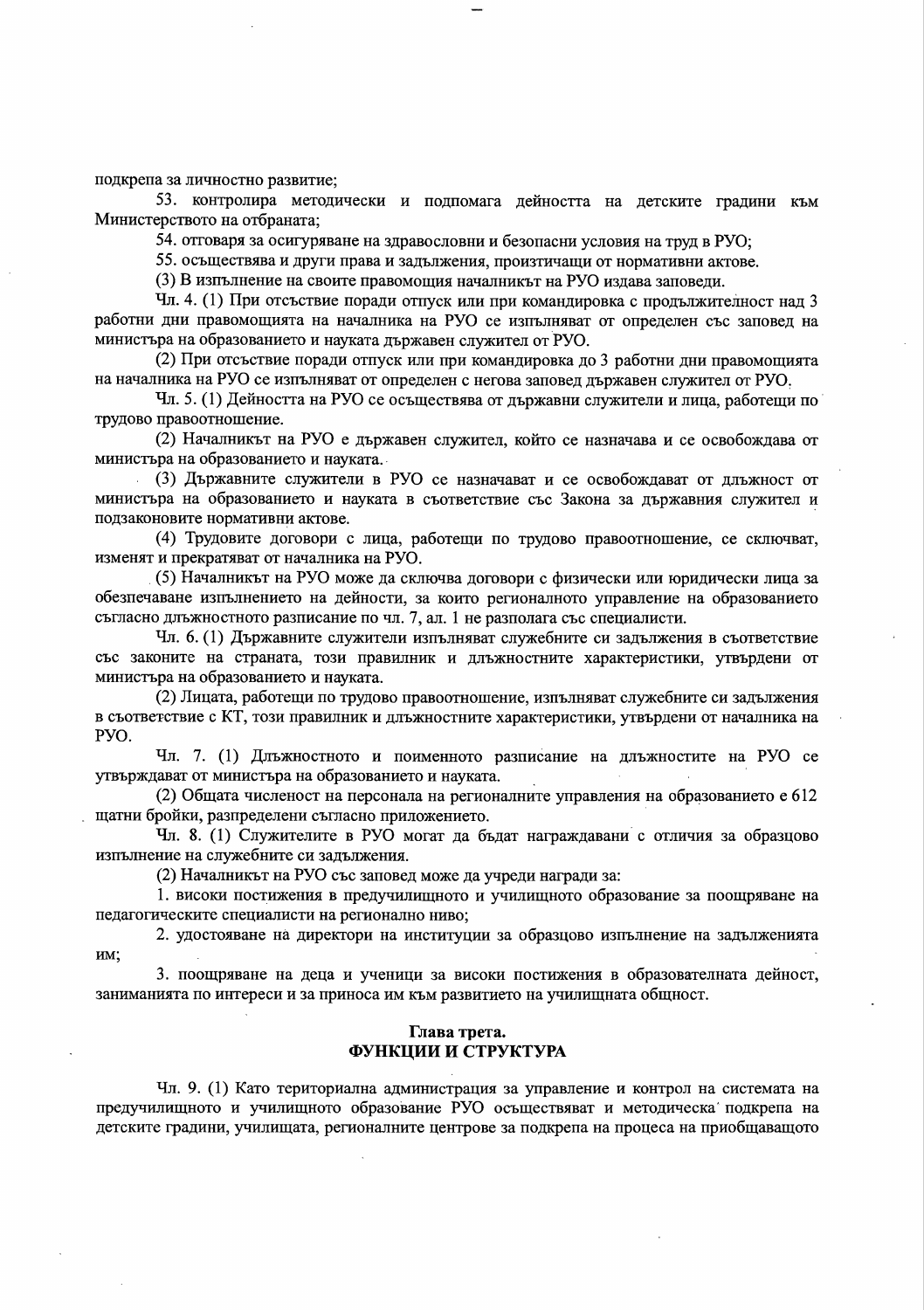длежността директор на общинските и държавните неспециализирани училища, на общинските и и прекратяване на трудовите правоотношения със служителите в РУО и лицата, заемащи

в) оцловаря за законостооразно стславане на акловеле, сверзани с вгзникване, изменение

о) изготлая правни становища по постыпили молов, жалби, сигнали и предложения;

ня ЬЛО:

а) оказва правна помощ за законосьобразно осыцестваване правомощията на началника 1. правно обслужване, като:

обслужване" осигурява:

чи 13. (1) Отдел "Административно-правно, финансово-стопанско и информационно  $\cdot \uparrow$   $\downarrow$   $\downarrow$ 

предучилищного и училишного образование в рамките на функционалната ки характеристика по на РУО, като организира, подпомага методически и контролира институциите в системата на "Организационно-методическа дейност и контрол" (ОМДК) и подпомага дейността на началника внадиємнатор **администрация** пэдто  $\mathbf{a}$ Специализираната  $\mathbf{g}$  $(\epsilon)$ 

контрол в рамките на функционалната си характеристика по чл. 13. осеществява дейности по административното обслужване на физическите и юридическите лица и осигурява дейността на началника на РУО, на специализираната администрация, както и финянсово-слопянски и формационно обслужване" (АПФСИО) и подпомага и технически

онаверовата здиними с организирана в отдел "Административно-правно, управление на образованието е обща и специализирана.

Чл. 12. (1) Според разпределението на дейностите администрацията на регионалното квалификация.

признаване на основно образование, на средно образование и/или на професионална включително, на завършен първи гимназиален етап от средната степен на образование, както и ИЗДВВЯНИ ОТ УЧИЛИЦА НА ИЈЖАЈИ ДЪРЖАВИ, ЗА ЗАВЪРШЕН ПЕФИОД ИЛИ КЛАС ЗЕ КЛАСОВЕТЕ ТО XII ПА ХII

Чл. 11. Регионалните управления по образованието извършват признаване на документи, разходваните от частните детски градини и училица средства, получени от държавния бюджет.

Чл. 10. Регионалните управления по образованието осъществяват контрол върху Националния инспекторат по образованието. контрол по изпълнение на мерките за подобраване на резулгатите от инспекциита на

(5) Регионалните управления по образованието осъществяват методическа подкрепа и

2. педагогически специалисти в случаите по чл. 228, ал. 6 ЗПУО.

]. педагогически специалисти, включително и новоназначени;

организирането и реализирането на дейности за приобщаващо образование съвместно със:

на експертите от РУО в провеждането на учебни часове, педагогически ситуации ими при

эитэвгү споделяна на добри практики или други организационни форми, така и чрез участие  $(4)$  Методическа подкрепа се осъществява както чрез консултации, организиране на компетентен орган, определен с нормативен акт.

дүрсктор на детска грамна или училише в случай на дадени задължителни предплезний от друг. (3) Регионалното управление на образованието може да окаже методическа подкрепа на

IOVITE 1 .ILB, 812. ILBO.

3. препоръки, дадени на педагогически специалисти, в резултат на проведено атестиране концолнята им дейност;

както и по предложение на директор на детска градина или на училицие, в резултат на 2. препоръки, дадени на педагогически специалисти от експерт от МОН или от РУО,

резултат на осъществен контрол от РУО или от МОН; 1. задължителни предписания, дадени на директор на детска градина или училище в

(2) Методическа подкрепа се осигурява и осъществява с цел изпълнението на:

образование и центровете за подкрепа за личностно развитие в съответната област.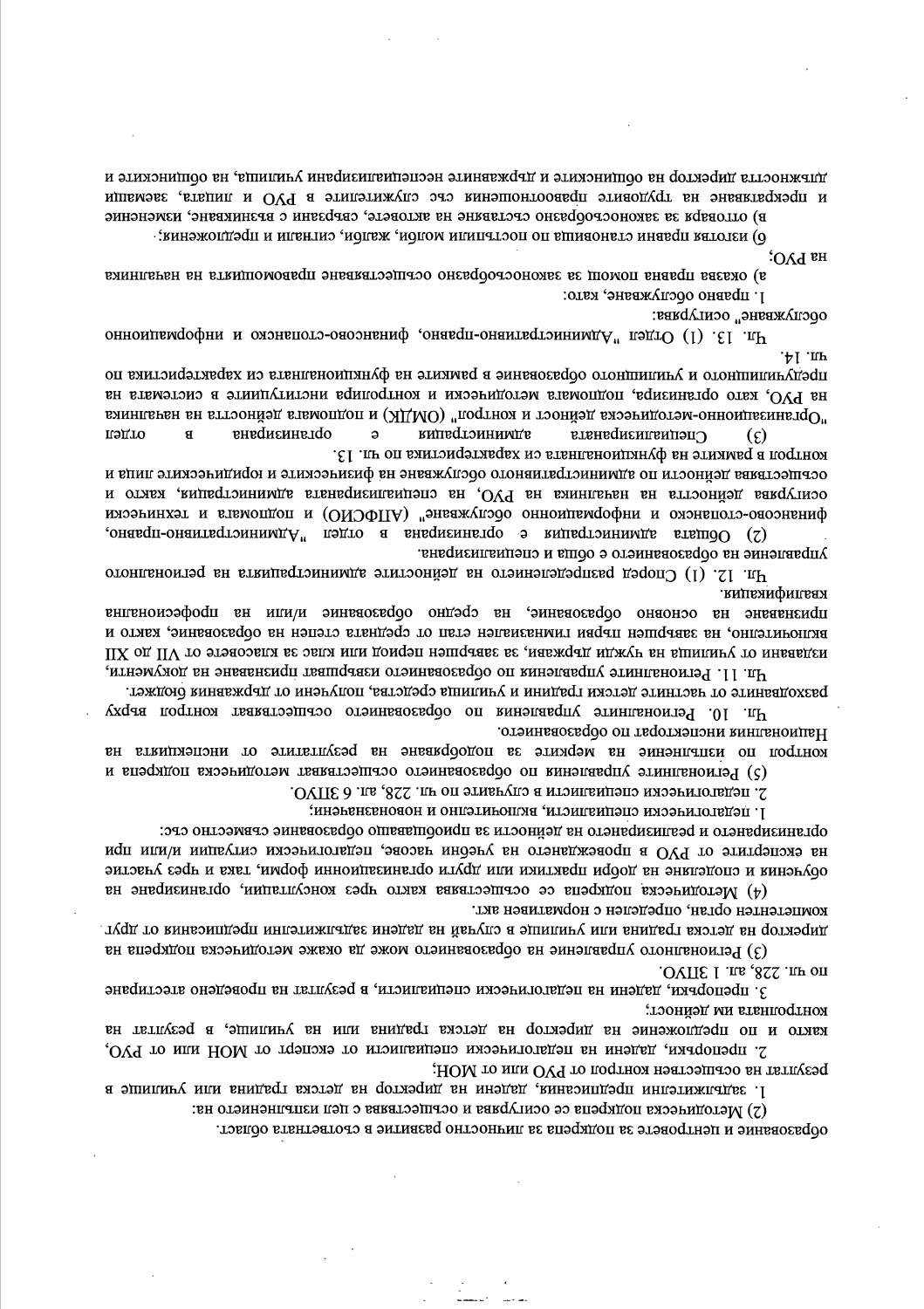оп ирелелява информапиа на граждани и юридикаски липа за давижениело на преписки по адресатите, извежда и изпраща по предназначение изходишата кореспонденция;

з) приема, регистрира, разпределя и насочва входящата служебна кореспонденция към

трудените злополуки със служителите на РУО и осъществава регистрирането им;

обсерватории и планетариуми, и ти представя за подпис на началника на РУО; подкрепа за личностно развитие - самостоятелни ученически общежития и астрономически общинските центрове за специална образователна подкрепа, директорите на центровете за директорите на общинските училища, държавните неспециализирани училища, държавните и вн и ОУЧ то этипэтижупо вн втвнвето а мяаосиднымоя ве идэаопве ватотдоп (ε

е) организира дейности по осигуряване на здравословни и безопасни условия на труд в

д) организира, участва и подпомага разследването на обстоятелствата и причините за

г) оп импутитони внидотления на конкурси по реда на Гуд в директори на институции по

удостоверяващи факти, свързани с трудовото правоотношение, включително документи за трудов болининте листове и ти връща на директора, по писмено искане издава и заверява документи,

3. деловодно обслужване, като:

подготовка; ж) организира дейността по управление при кризи и отбранително-мобилизационната

стаж и за пенсиониране;

PVO;

 $\mathbf{Q}\mathbf{A}\mathbf{E}$ ы ви $\mathbf{B}$ 

отпуск, отчита размера на ползвания и оставащия отпуск, завежда в регистьр/дневник ученически общежития, астрономическите обсерватории и планетариуми, изготея заповеди за

образователна подкрепа, на центровете за подкрепа за личностно развитие - самостоятелни державните неспециализация училища, на общинските и държавните центрове за специална в) поддержа и съхранява труовилс досиста на диреклорите на ординските и на

документи за трудов стаж и за пенсиониране; документи, удостоверяващи факти, свързани с трудовото правоотношение, включително регистър/дневник на болничните листове при осигурителя, по писмено искане издава и заверява отпуск, приема болничните листове и ги предава в счетоводството, като ги завежда в правоотношение в РУО, изготвя заповеди за отпуск, отчита размера на ползвания и оставащия служителите по трудово правоотношение и досиета на служителите по онджерно РУО и го поддържа в актуално състояние, поддържа и съхранива трудовите досиета на

б) прави предпожение за актуализиране на поименното разписание на длежностите в ооптежиция<sup>, астрономическите обсерватории и планетариуми;</sup> подкрепа, на центровете за подкрепа за личностно развитие - самостоятелни ученически неспециализмрани училища, на общинските и държавните центрове за специална образователна трудови правоотношения в РУО, както и на директорите на общинските и државните

а) технически осигурява назначаването и освобождаването на лицата, работеши по 2. дейността във връзка с осигуряване на необходимите човешки ресурси, като:

имогите - държавна собственост, предоставени за управление на РУО;

то итовь или этитоми вн мэвн допетарито в этидудэно пли выходи и васти от системата на предучилищното и училищното образование;

е) подготим низвишата по чи. 3, ал. 2, т. 17 до директори на държавни институции от

и) осрпієськив пропеслячно представителетво пред сруз:

иидитествена отговорност от виновни длъжностни лица;

г) дава становища относно налагане на дисциплинарно наказание и за търсене на и планетариуми;

за личностно развитие - самостоятелни ученически общежития, астрономическите обсерватории динать с это не телетичество в телемини подкрепа (ЦСОП), на центровете за подкрепа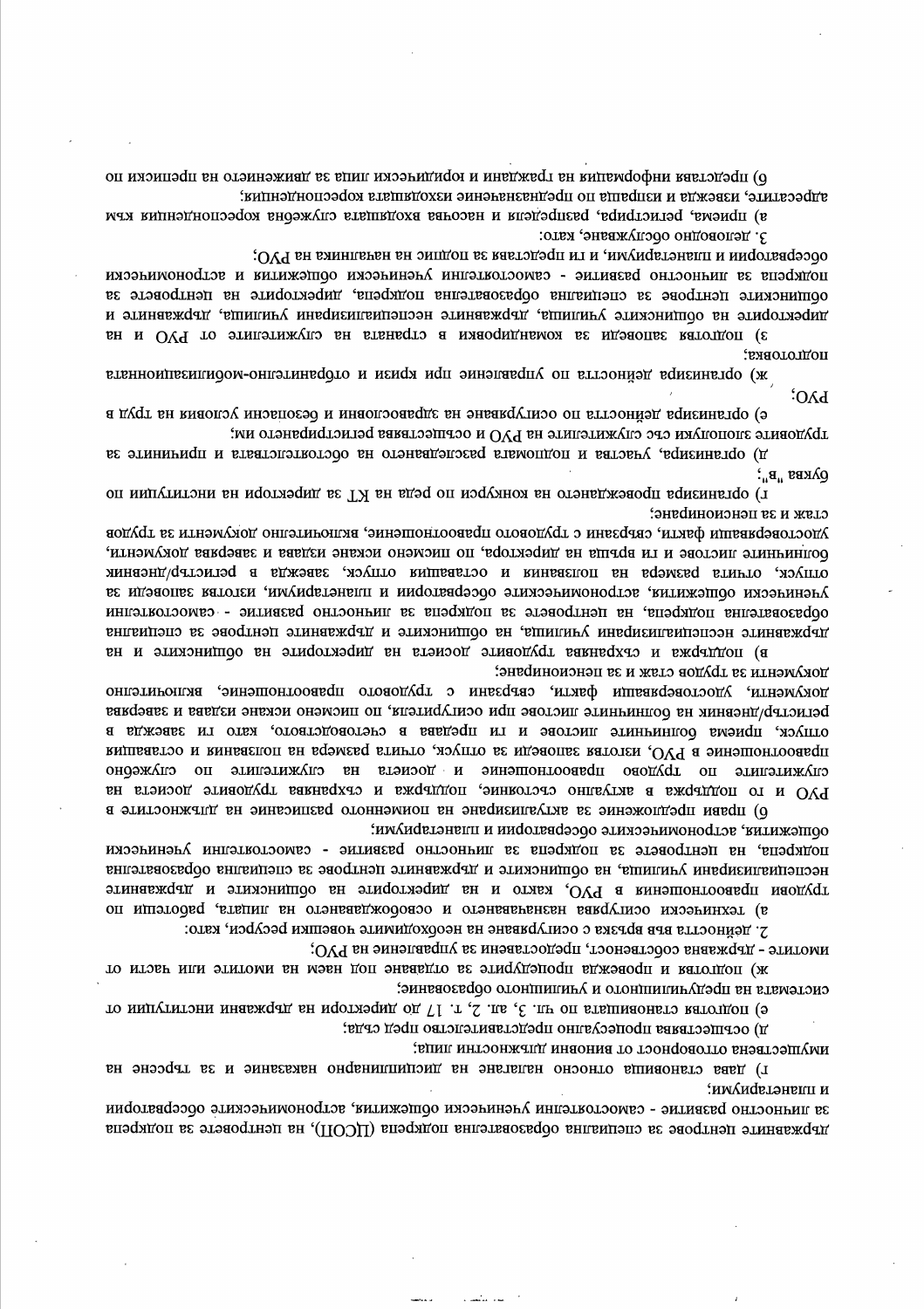подадени от тях молби, жалби, сигнали и предложения;

4. финансово-слопански дейности, като: в) систематизира, архивира и съхранява документи и други материали на РУО;

а) осигурява финансово-счетоводного обслужване на РУО;

организмы материално-техническото снабдаване, управлението и стопанисването на

специална образователна подкрепа (ЦСОП), регионалните центрове за подкрепа на процеса на в) приема писмени искания и запитвания от държавните училища, центровете за собствеността на РУО;

г) обобщава и ежемесечно представа в МОН справка за неразплатени разходи на компетентност, с мотивирано мнение от РУО; приобцаващо образование, касаещи финансовата им дейност, и и представа в МОН по

образование, финансирани от МОН; державните училища, ЦСОП, регионалните центрове за подкрепа на процеса на приобщаващо

училищного образование; изразходване на финансовите средства на институциите в системата на предучилициото и д) участва в проверки и дава становища по законосрофовано управление и икономинно

лециости; работниците и служителите и на работодателите по отношение на финансово-стопански изпълнителната власт, с регионалните структури на представителните организации на предлагительного и училишного образование и взяимодельство и и сериториалните органи на е) подпомага координирането и взаимодействието между институциите от системата на

части от имотите - държавна собственост, предоставени за управление на РУО. ж) осъществява контрол върху сключените договори за отдаване под наем на имотите или

5. информационни дейности, като:

з) осигурява информационного обслужване на РУО;

на процеса на приобщаващо образование на територията на съответната област; училищата, центровете за подкрепа за личностно развитие и регионалните центрове за подкрепа 6) организира програмното и информационното осигураване на детските градини,

училищного образование (НЕИСПУО). информацията от Националната слектронна информационна система за предучилишното и вяеноп и ниэтомэ инноидивмофни инговедно-онантамфон вждатдоп и вдиение утав

 $\Pi$ . 14. (1) Отдел "Организационно-методическа дейност и контрол" осъществява информационно обслужване" изпълняват и други задачи, възложени от началника на РУО. (2) Служителите в отдел мудинистративно-правно, финансово-стопанско И

1. координира, организира, контролира и методически подпомага прилагането и изцението на основните функции и специфинните дейности на РУО, като:

оопастта; вн страного в этношно в предлагатель и училищного образование на теризориата на и училишного образование, както и други нормативни и административни актове от страна на изпълнения на законовите и подзаконовите нормативни актове в системата на предучилищите по

на предучилищното и училищното образование на територията на областта; 2. съдейства за оптимизиране, функциониране и развитие на институциите от системата

квалификацията на педагогическите специалисти; методически дейности за педагогнизските специалисти и обобщава информация 3. идентифицира потребности, организира на областно ниво квалификационни и

эинтино оразование: изпълнителните власт по отношение на достъпа и правого на качествено предучилищно и предуающитися и училиштися образование и эмиюдействието им с териториалните органи на 4. подпомага координирането и взаимодействието между институциите от системата на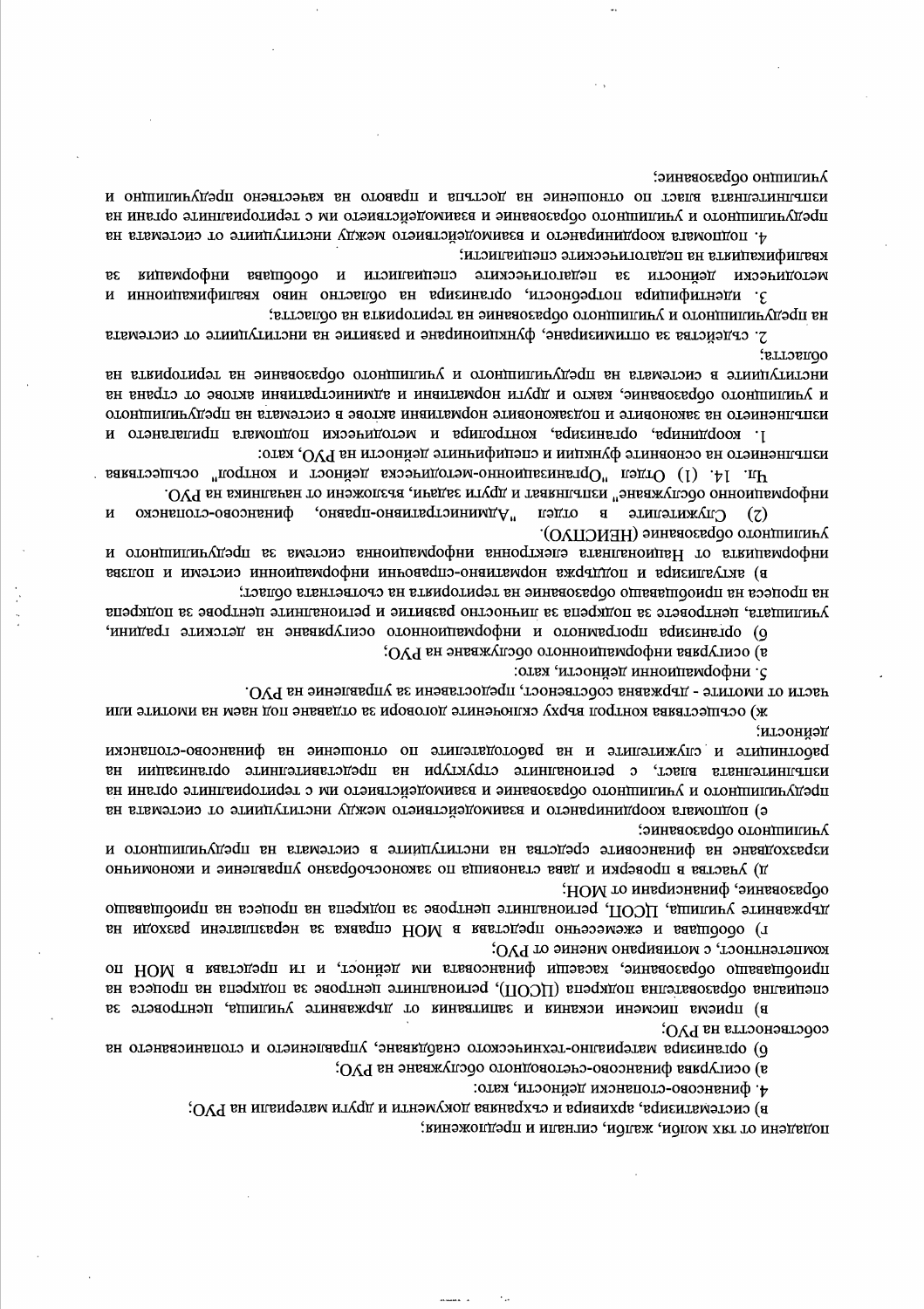5. организира дейности по разработването и прилагането на областни, национални и общински стратегии и програми, имащи отношение към предучилищното и училищното образование;

6. извършва дейности по изготвяне на предложението за областта за държавния план-прием и за допълнителния държавен план-прием, съгласуването им с финансиращия орган, утвърждаването и тяхното изпълнение;

7. организира определените от нормативните актове дейности по провеждането на държавните зрелостни изпити и националните външни оценявания;

8. извършва дейности по организиране и провеждане на ученически състезания и олимпиади на регионално и национално ниво съобразно нормативните документи;

9. подготвя и представя предложения до началника на РУО за откриване, преобразуване и закриване на държавни и общински училища, ЦСОП след извършване на проверка;

10. изготвя отговори на постыпили жалби и сигнали в рамките на своята компетентност;

11. осъществява дейности, свързани с насочване за обучение на деца и ученици със специални образователни потребности в специалните училища и в центровете за специална образователна подкрепа и с осигуряването на подкрепа за личностно развитие на децата и учениците със специални образователни потребности;

12. подпомага дейности, свързани с подкрепата за личностно развитие на децата и учениците в детските градини, училищата и центровете за подкрепа за личностно развитие;

13. подпомага организационно и методически дейността на педагогическите специалисти;

14. организира и осъществява дейностите във връзка с проверка и полагане на печат с изображение на държавен герб на документите, техните приложения и дубликати, издавани от частните и духовните училища;

15. при констатирани нарушения в дейността на духовните училища прави предложения до началника на РУО за уведомяване на министъра на образованието и науката;

16. при констатирани нарушения в дейността на частните детски градини и училища прави предложение до началника на РУО за увеломяване на министьра на образованието и науката:

17. участва в комисии за провеждане на конкурси за директори на институции в системата на предучилищното и училищното образование, както и за държавни служители в отдел "ОМДК".

(2) Служителите в отдел "Организационно-методическа дейност и контрол" изпълняват и други задачи, възложени от началника на РУО.

## Глава четвърта. ОРГАНИЗАЦИЯ НА ДЕЙНОСТТА

Чл. 15. Организацията на дейността в регионалното управление на образованието се осъществява в съответствие с разпоредбите на този правилник и правилата за вътрешния ред по чл. 3, ал. 2, т. 4.

Чл. 16. (1) Регионалното управление на образованието осъществява дейността си по утвърден от министъра на образованието и науката годишен план за предстоящата учебната година. Началникът на РУО представя проект на годишен план в МОН в срок до 10 септември.

(2) Промяна в утвърдения годишен план по ал. 1 се утвърждава от министъра на образованието и науката или от оправомощено от него лице по мотивирано предложение на началника на РУО след становище на компетентната дирекция в МОН.

(3) Началникът на РУО представя на министъра на образованието и науката отчет за изпълнение на дейностите, заложени в годишния план по ал. 1, в срок до 10 септември на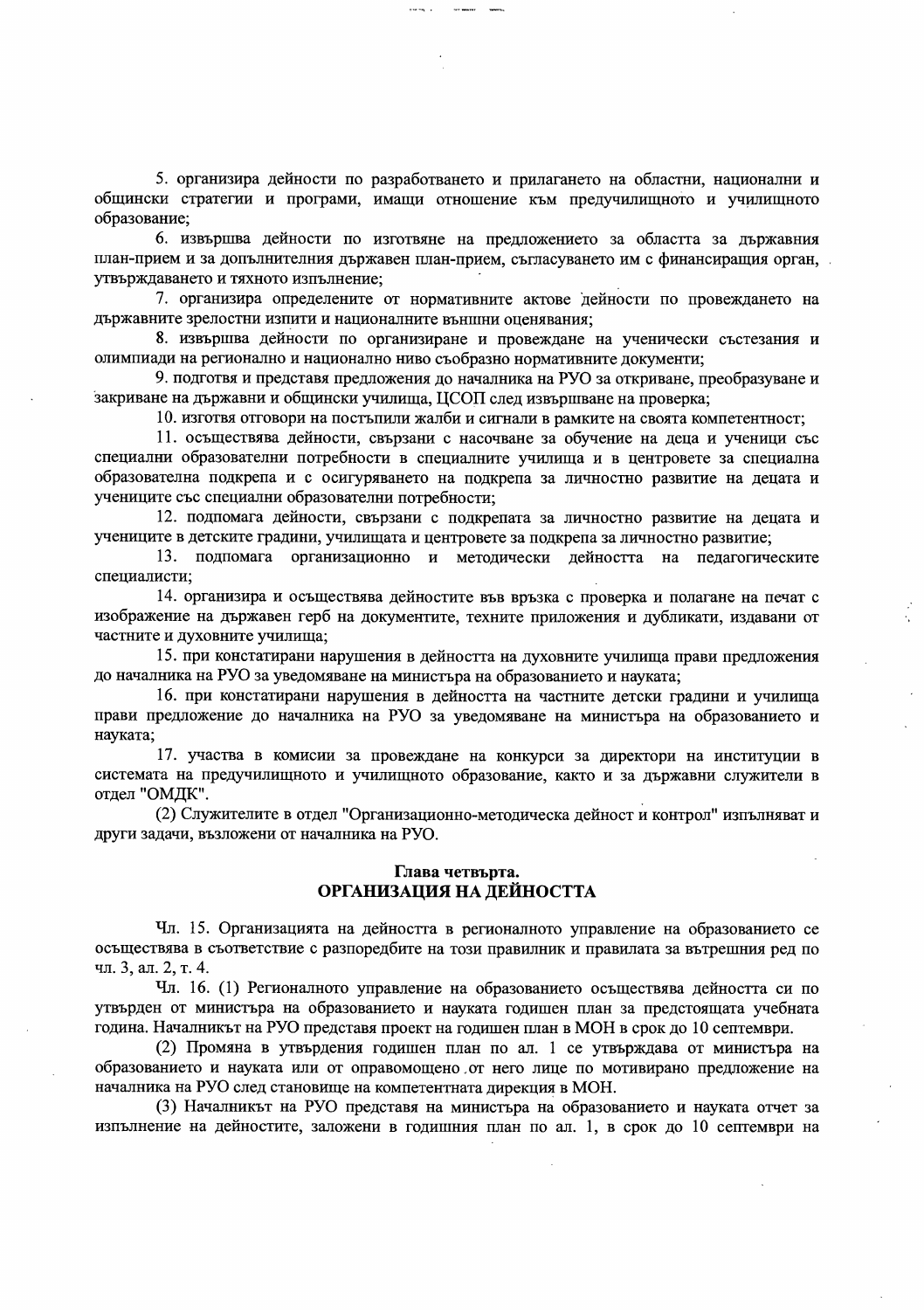съответната учебна година.

Чл. 17. (1) Контролната дейност на РУО се осъществява чрез тематични и текущи проверки съгласно плана по чл. 16, ал. 1.

(2) Извън плана по чл. 16, ал. 1 след възлагане от МОН, както и след сигнали и жалби, постынили в съответното РУО, се извършват проверки в срок съгласно АПК или в по-кратък, определен в заповедта на началника на РУО. В заповедта се определя срок за изготвяне на отговор до лицето, подало сигнала или жалбата.

Чл. 18. (1) За извършване на проверка в институция от системата на предучилищното и училищното образование началникът на РУО назначава със заповед служител или комисия и определя нейния председател.

(2) В заповедта по ал. 1 се посочват обект и предмет на контрола, вид на контролната дейност по чл. 17, задачи, срок за тяхното изпълнение и срок за изготвяне на констативния протокол.

(3) Началникът на РУО утвърждава план за всяка тематична проверка. Планът на проверката съдържа:

1. цел на проверката;

2. обект и предмет;

3. срок за осъществяване на проверката и срок за представяне на доклад с констативен протокол.

(4) За осъществения контрол по ал. 3 се съставя констативен протокол в два екземпляра за всяка институция, в която е осъществен контрол. Към констативния протокол се прилагат копия на документи, удостоверяващи констатираните нарушения. Протоколът се завежда в книга за регистриране на констативните протоколи в РУО или в електронна деловодна система и в проверената институция.

(5) За извършената проверка по ал. 3 се изготвя доклад до началника на РУО от комисията или от проверяващия експерт, съдържащ анализ на допуснатите нарушения в дейността на директора или на педагогическите специалисти, обобщени изводи, конкретни препоръки и/или предложение за задължителни предписания за всяка институция.

(6) За резултатите от осъществените тематични или текущи проверки проверяващият експерт или председателят на комисията запознава директора. Директорът на институцията запознава учителите и другите педагогически специалисти с резултатите от осъществени тематични или текущи проверки.

Чл. 19. (1) При констатирани нарушения в резултат на осъществен контрол, както и в случаите по чл. 274, ал. 5, т. 4 ЗПУО началникът на РУО със заповед дава задължителни предписания на директора на проверената институция.

(2) Заповедта със задължителните предписания по ал. 1 съдържа указания, при необходимост препоръка за осигуряване на методическа подкрепа на педагогически специалисти, срок за отстраняване на констатираните нарушения при проверката, срок за представяне на доклад до началника на РУО за отстранените нарушения с приложени към него доказателства.

(3) При констатирани нарушения от директорите на общинските детски градини и центрове за подкрепа за личностно развитие началникът на РУО уведомява кмета на съответната община.

(4) Началникът на РУО организира осъществяването на последващ контрол по изпълнение на задължителните предписания. Контролът за изпълнението на задължителните предписания може да се осъществи чрез:

1. проверка на място от експерт или комисия въз основа на заповед на началника на РУО;

2. чрез анализ на внесения от директора на проверената институция доклад с приложените към него документи, удостоверяващи изпълнението на дадените задължителни предписания, извършен от проверяващия експерт или комисията по чл. 18, ал. 1.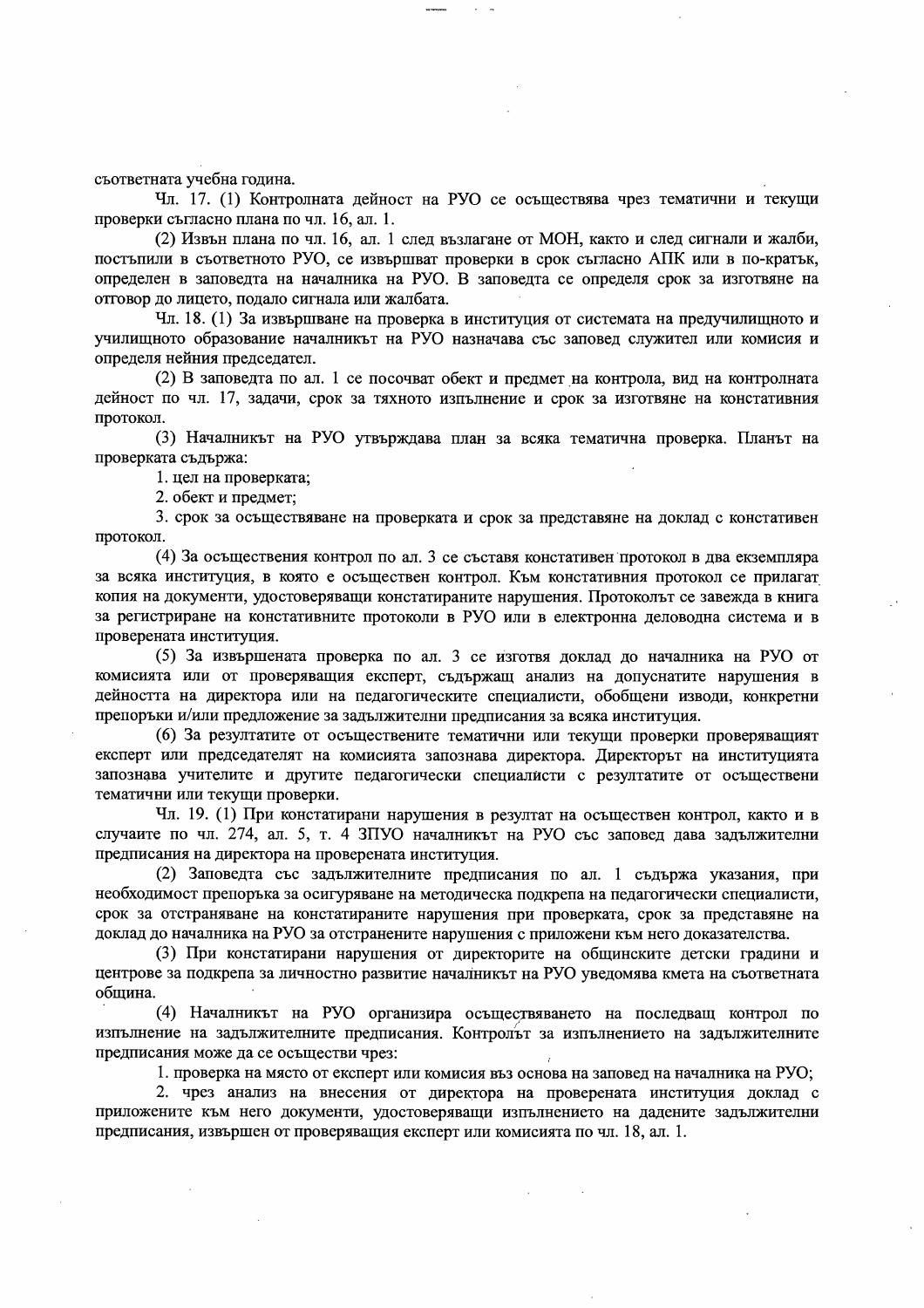(5) За осъществения контрол по ал. 4, т. 1 се съставя констативен протокол и доклад, а за контрола по ал. 4, т. 2 се съставя доклад до началника на РУО.

Чл. 20. (1) За методическа подкрепа чрез участие в провеждането на:

1. педагогически ситуации и учебни часове експертите по учебни предмети, по предучилищно и по начално образование, както и експертите по професионално образование съобразно придобитата си професионална квалификация определят темите, институциите и педагогическите специалисти в плана за методическа подкрепа;

2. дейности, свързани с подкрепата за личностно развитие на децата и учениците, експертите по приобщаващо образование определят темите, институциите и педагогическите специалисти в плана за методическа подкрепа.

(2) Методическа подкрепа чрез участие в провеждането на учебни часове, педагогически ситуации или на дейностите, свързани с подкрепа за личностно развитие на децата и учениците, може да се осъществява и извън плановете по ал. 1 или извън утвърдения годишен план на РУО по чл. 16, ал. 1 при необходимост.

(3) За осъществяването на методическа подкрепа по ал. 1 началникът на РУО утвърждава план, предложен от експерта, който съдържа:

1. цел, насочена към усъвършенстване на педагогическите компетентности, определени в професионалния профил на педагогическия специалист;

2. институцията, целевата група от педагогически специалисти:

3. темите, организационната форма и методите.

(4) За осъществената методическа подкрепа се изготвя доклад до началника на РУО от проверяващия експерт с конкретни предложения и/или препоръки.

Чл. 21. (1) Експертните комисии по чл. 3, ал. 2, т. 36, определени със заповед на началника на РУО, включват председател, членове, технически секретар и резервни членове, график за дейността и задълженията на членовете им. В състава на комисиите задължително участва представител на Агенцията за социално подпомагане.

(2) Включването в състава на комисиите по ал. 1 на външни членове се организира по писмена покана на началника на РУО до съответния ръководител за определяне на представители. Номинираният представител, включително и резервен член се определят писмено от съответния ръководител, като копие от документа се предоставя на началника на РУО за включване в състава на комисията.

(3) При отсъствие на член на комисия по ал. 1 той се замества от резервен член.

(4) Директорът на детска градина или на училище внася в РУО постъпилите в институцията заявления на родители за обучението на децата им в самостоятелна организация на предучилищното образование или на учениците в самостоятелна форма на обучение, с приложените към тях документи, в срок до 10 дни преди началото на предстоящата учебна година или преди началото на втория учебен срок.

(5) Към предложенията на директорите по ал. 4 се прилагат:

1. заявленията по чл. 12, ал. 2 ЗПУО от родителите за избор на самостоятелна форма на обучение;

2. програма за развитие на детето по чл. 18, ал. 3, т. 4 от Наредба № 5 от 2016 г. за предучилищното образование (ДВ, бр. 46 от 2016 г.) или училищният учебен план по чл. 112, ал.  $43\Pi$ VO;

3. декларация от родителите за наличие на среда за учене чрез игра, съобразена с възрастовите особености и гарантираща цялостното развитие на детето, както и за опазване на физическото и психическото му здраве и благополучие или за осигурените условия за провеждане на обучението на ученика в съответствие с целите на училищното образование.

(6) Експертната комисия по ал. 1 провежда заседание в едномесечен срок от постъпването на предложението, като взема решение след оценка на приложените документи. По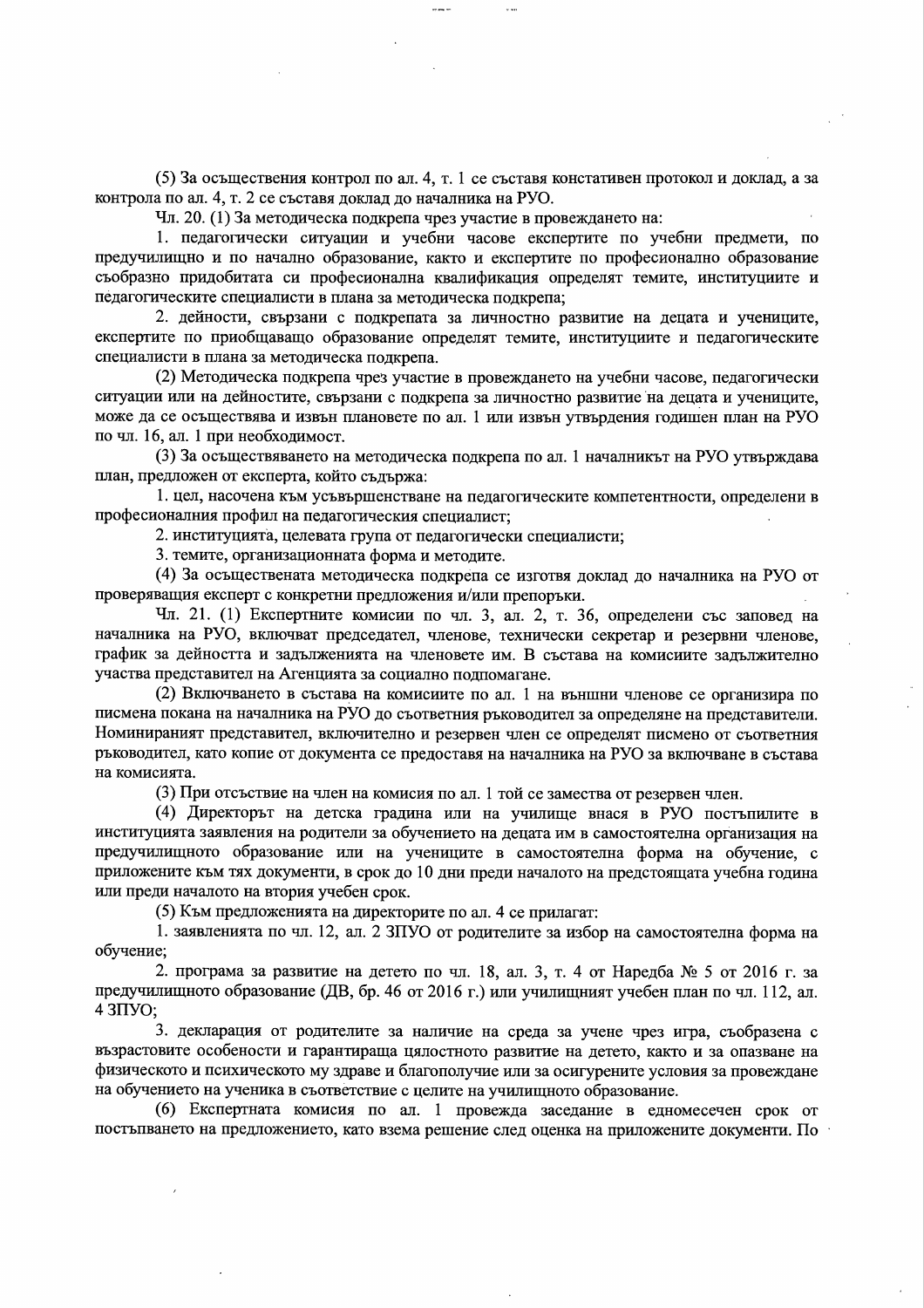преценка експертната комисия може да проведе събеседване както с детето или ученика, така и с родителите относно мотивите за избора на формата на организация или на обучение, както и по повод начина и условията, при които ще бъде осъществено.

(7) В случай на непредставяне на някои от документите по ал. 5 експертната комисия уведомява родителите за установения пропуск и определя 5-дневен срок за представянето им.

(8) Експертната комисия по ал. 1 може да осъществи и посещение в дома на детето или на ученика за установяване на достоверността на декларираните обстоятелства за провеждане на обучението по ал. 5, т. 3.

(9) Експертната комисия взема решение с обикновено мнозинство, което отразява в протокол, и с доклад предлага на началника на РУО да:

1. одобри включването на дете в самостоятелна организация по чл. 67, ал. 2 или на ученик в самостоятелна форма на обучение по чл. 112, ал. 1, т. 2;

2. откаже включването на дете в самостоятелна организация по чл. 67, ал. 2 или на ученик в самостоятелна форма на обучение по чл. 112, ал. 1, т. 2.

(10) Експертната комисия отказва да одобри включването на дете в самостоятелна организация или на ученик в самостоятелна форма на обучение, когато:

1. не представи някой от документите по ал. 5 след изтичането на срока по ал. 7;

2. не е доказано наличие на среда за учене чрез игра, съобразена с възрастовите особености и гарантираща цялостното развитие на детето, както и за опазване на физическото и психическото му здраве и благополучие, и за обучение, а в резултат на проведеното събеседване или при проверката на място е установено деклариране на неверни обстоятелства;

3. представената програма за включването на дете в самостоятелна организация на предучилищното образование не гарантира постигането на някоя от целите по чл. 5 ЗПУО;

4. избраните методи и подходи не са съобразени с възрастта, индивидуалните потребности и интересите на детето или ученика.

(11) В тридневен срок от получаването на доклада началникът на РУО издава заповед, която изпраща до родителя и до директора на детската градина или училището.

(12) Експертната комисия осъществява контрол в края на учебното време по чл. 12, ал. 1 от Наредба № 5 от 2016 г. за предучилищното образование или в края на всеки учебен срок за провеждането и организацията на обучението на децата и на учениците в съответствие с изискванията на ЗПУО и подзаконовите актове по прилагането му.

Чл. 22. (1) Документите, постыпили в РУО от държавни органи, от юридически и от физически лица, включително и по електронен път и в електронен вид, се завеждат във входящо-изходящ регистър или електронната деловодна система.

(2) При завеждане на документите се извършва проверка за наличието на материалите, посочени в тях, и се образува служебна преписка, която се регистрира с входящ номер и дата.

(3) Не се разглеждат анонимни предложения или сигнали, както и сигнали, отнасящи се до нарушения, извършени преди повече от две години.

(4) Сигнали, подадени повторно по въпрос, по който има решение, не се разглеждат, освен ако са във връзка с изпълнение на решението или се основават на нови факти и обстоятелства.

Чл. 23. (1) Началникът на РУО възлага служебните преписки с резолюция до началниците на отдели или експерти. Резолюцията съдържа указание, срок за изпълнение, дата и подпис.

(2) Началниците на отдели възлагат изпълнението на преписките на един или повече служители.

Чл. 24. Изходящите документи се изготвят в не по-малко от два екземпляра, като оставащият в деловодството за съхранение екземпляр съдържа името и длъжността на служителя, който е изготвил документа, и на началника на съответния отдел.

Чл. 25. (1) Работното време на служителите от РУО при 5-дневна работна седмица е 8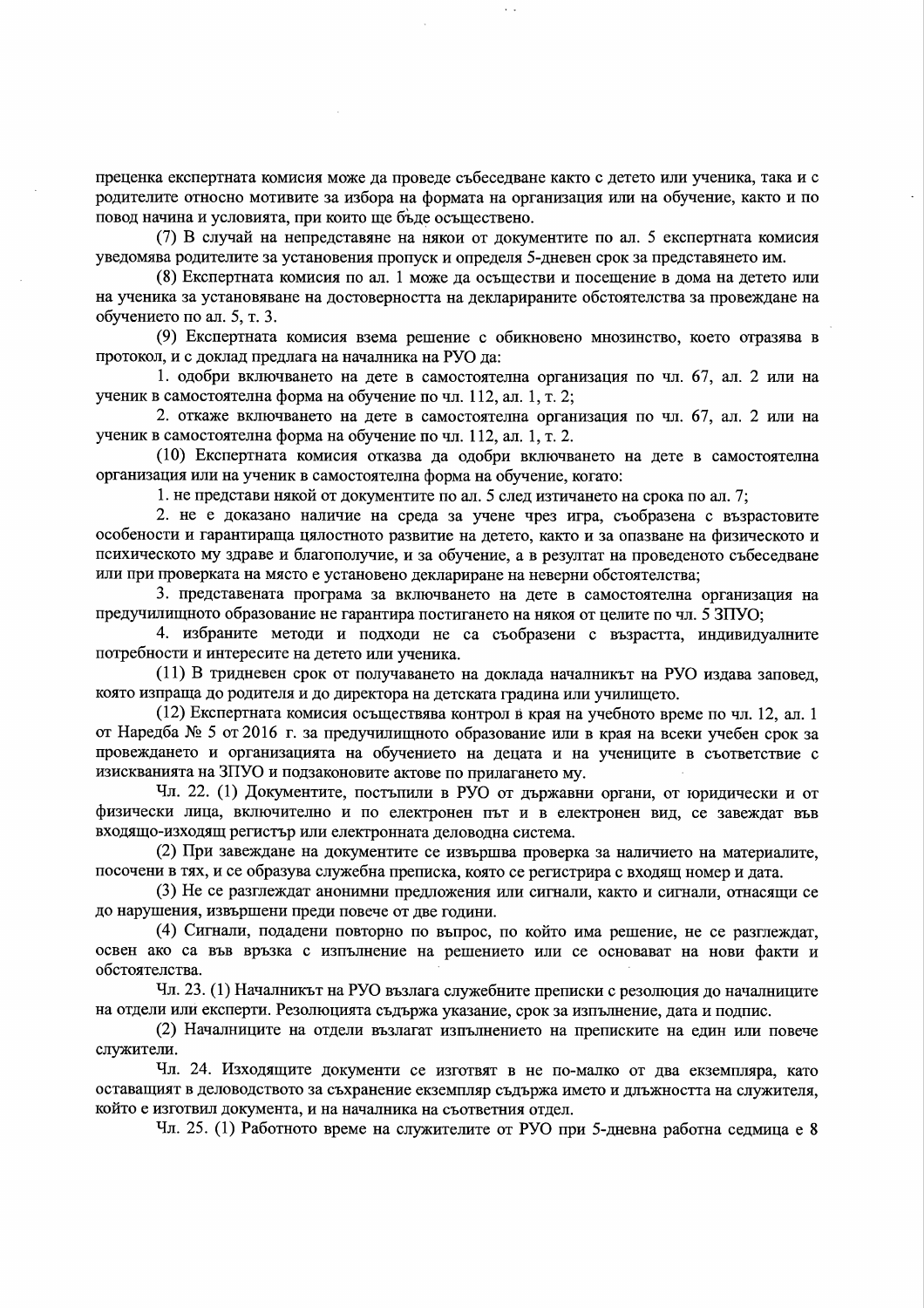часа дневно и 40 часа седмично.

(2) Служителите имат възможност да заявят писмено пред началника на РУО желание за начало на работното си време, което може да бъде в периода от 7,30 до 10,00 ч. Краят на работното време се определя в зависимост от началото на работния ден след задължително отработване на 8 часа дневно. В заявлението си посочват периода на действие на пожелания график на работното време.

 $m_{12}$ 

(3) Началникът на РУО приема или отказва да приеме изразеното желание на служителите по ал. 2 с оглед осигуряване на работа на институцията и обслужването на гражданите в периода от 9,00 до 17,30 ч.

(4) Служителите ползват обедна почивка 30 минути между 12,00 и 14,00 ч.

(5) Освен почивката по ал. 4 се допуска ползването и на втора почивка в размер на 3 часа по график, утвърден от началника на РУО.

(6) Условията и редът за ползване на втората почивка и на работно време извън периода от 9,00 до 17,30 ч. се определят с вътрешни правила, утвърдени със заповед на началника на РУО.

Чл. 26. (1) В РУО се поддържа и съхранява следната документация, която може да се обработва и в електронна деловодна система:

1. входящо-изходящ дневник;

2. книги за регистриране на заповедите на началника на РУО с класьор към нея;

3. книга за регистриране на констативните протоколи, към която се прилагат протоколите и приложенията към тях и копие от заповедта за задължителни предписания до директорите, ако са дадени:

4. книга за регистриране на дарения;

5. книга за завеждане на болнични листове на служители от РУО и на директорите на общинските училища, държавните неспециализирани училища, държавните и общинските центрове за специална образователна подкрепа, както и с директорите на центровете за подкрепа за личностно развитие - самостоятелни ученически общежития и астрономическите обсерватории и планетариуми;

6. годишен план и годишен отчет на РУО;

7. документация от държавни зрелостни изпити, национални външни оценявания, изпити за проверка на способностите;

8. трудовите досиета на служителите в РУО и на директорите на образователните институции по чл. 217, ал. 2 ЗПУО, в които се съхраняват копия на издадените им болнични листове;

9. протоколи за унищожени печати на закрити държавни, общински, частни училища и обслужващи звена;

10. документи от финансови ревизии и одити;

11. друга документация, определена в нормативните актове.

(2) Документите по ал. 1 се съхраняват при условията и по реда на Закона за Националния архивен фонд.

(3) В РУО се внедрява и поддържа административна информационна система, интегрирана с информационната система на МОН.

#### Заключителни разпоредби

§ 1. Този правилник се издава на основание чл. 253, ал. 2 от Закона за предучилищното и училищното образование и отменя Правилника за устройството и дейността на регионалните инспекторати по образованието (обн., ДВ, бр. 61 от 2003 г.; изм., бр. 45 от 2005 г., бр. 74 от 2008 г.; изм. и доп., бр. 48 от 2009 г., бр. 29 и 48 от 2010 г., бр. 55 от 2012 г., бр. 110 от 2013 г., бр. 32 от 2014 г.; изм., бр. 55 от 2014 г.; изм. и доп., бр. 93 от 2014 г.).

§ 2. Правилникът влиза в сила от деня на обнародването му в "Държавен вестник".

Приложение към чл. 7, ал. 2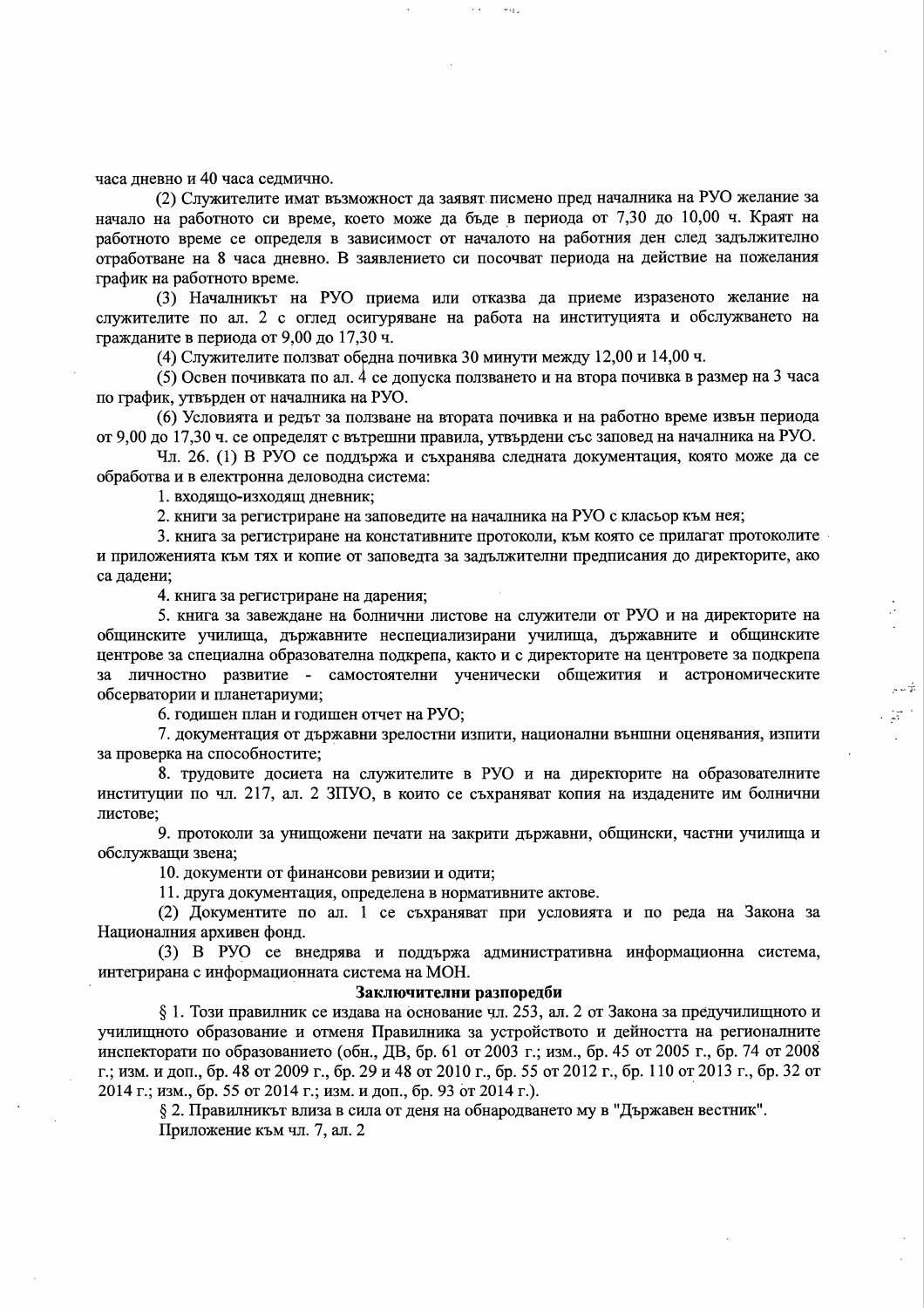1. Численост на персонала в Регионално управление на образованието в област Благоевград със седалище Благоевград - 23, в т. ч: началник на РУО - 1.

2. Численост на персонала в Регионално управление на образованието в област Бургас със седалище Бургас - 24, в т. ч: началник на РУО - 1.

3. Численост на персонала в Регионално управление на образованието в област Варна със седалище Варна - 24, в т. ч: началник на РУО - 1.

4. Численост на персонала в Регионално управление на образованието в област Велико Търново със седалище Велико Търново - 21, в т. ч. началник на РУО - 1.

5. Численост на персонала в Регионално управление на образованието в област Видин със седалище Видин - 19, в т. ч: началник на РУО - 1.

6. Численост на персонала в Регионално управление на образованието в област Враца със седалище Враца - 20, в т. ч: началник на РУО - 1.

7. Численост на персонала в Регионално управление на образованието в област Габрово със седалище Габрово - 19, в т. ч: началник на РУО - 1.

8. Численост на персонала в Регионално управление на образованието в област Добрич със седалище Добрич - 20, в т. ч: началник на РУО - 1;

9. Численост на персонала в Регионално управление на образованието в област Кърджали със седалище Кърджали - 21, в т. ч: началник на РУО - 1.

1 1. Численост на персонала в Регионално управление на образованието в област Кюстендил със седалище Кюстендил - 19, в т. ч: началник на РУО - 1.

11. Численост на персонала в Регионално управление на образованието в област Ловеч със седалище Ловеч - 19, в т. ч: началник на РУО - 1.

12. Численост на персонала в Регионално управление на образованието в област Монтана със седалище Монтана - 20, в т. ч: началник на РУО - 1.

13. Численост на персонала в Регионално управление на образованието в област Пазарджик със седалище Пазарджик - 22, в т. ч: началник на РУО - 1.

14. Численост на персонала в Регионално управление на образованието в област Перник със седалище Перник - 19, в т. ч: началник на РУО - 1.

15. Численост на персонала в Регионално управление на образованието в област Плевен със седалище Плевен - 21, в т. ч: началник на РУО - 1.

16. Численост на персонала в Регионално управление на образованието в област Пловдив със седалище Пловдив - 32, в т. ч: началник на РУО - 1.

17. Численост на персонала в Регионално управление на образованието в област Разград със седалище Разград - 20, в т. ч: началник на РУО - 1.

18. Численост на персонала в Регионално управление на образованието в област Русе със седалище Русе - 21, в т. ч: началник на РУО - 1.

19. Численост на персонала в Регионално управление на образованието в област Силистра със седалище Силистра - 20, в т. ч: началник на РУО - 1.

20. Численост на персонала в Регионално управление на образованието в област Сливен със седалище Сливен - 21, в т. ч: началник на РУО - 1.

21. Численост на персонала в Регионално управление на образованието в област Смолян със седалище Смолян - 20, в т. ч: началник на РУО - 1.

22. Численост на персонала в Регионално управление на образованието в област София-град със седалище София - 42, в т. ч: началник на РУО - 1.

23. Численост на персонала в Регионално управление на образованието в област София регион със седалище София - 22, в т. ч: началник на РУО - 1.

24. Численост на персонала в Регионално управление на образованието в област Стара Загора със седалище Стара Загора - 23, в т. ч: началник на РУО - 1.